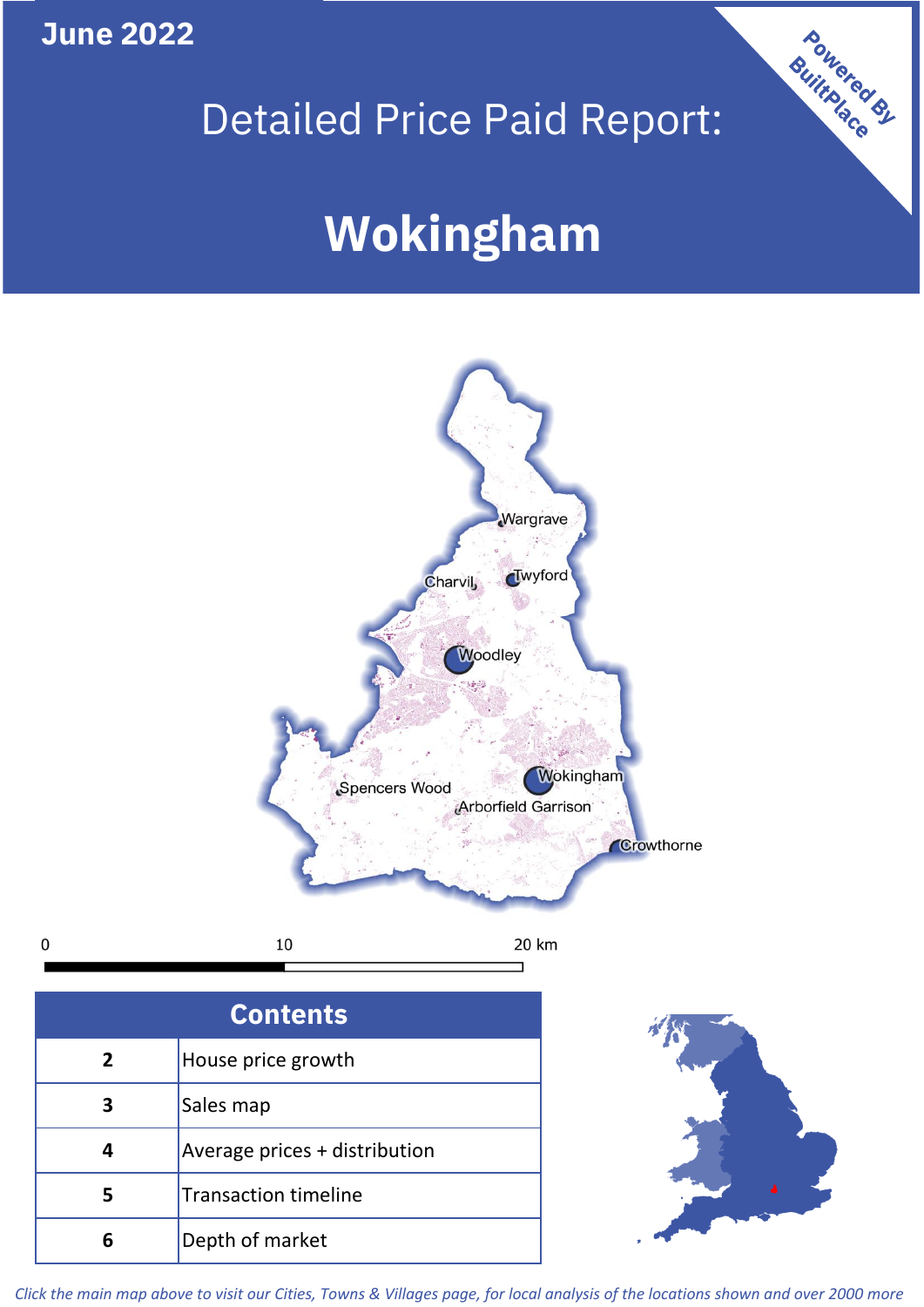#### **Headline Data**

|                     | <b>Current level</b> | 3 month  | <b>Annual</b> | 5 year | 10 year |
|---------------------|----------------------|----------|---------------|--------|---------|
| <b>House prices</b> | £486,880             | 2.5%     | 11.9%         | 17.6%  | 76.7%   |
| <b>Transactions</b> | 2,903                | $-12.2%$ | 15.5%         | 5.6%   | 27.9%   |

## **House Price Growth (April 2022 data)**

#### *Annual Change in House Prices*



House prices in Wokingham grew by 11.9% in the 12 months to April 2022 (based on 3-month smoothed data). By comparison national house prices grew by 10.7% and prices in the South East grew by 11.5% over the same period.

Wokingham house prices are now 64.1% above their previous peak in 2007, compared to +60.7% for the South East and +52.9% across England.



#### *Year-To-Date Change in House Prices, December to April*

Local prices have grown by 3.6% in 2022 so far, compared to growth of 2.8% over the same period last year.

#### *Source: OS OpenData; UK House Price Index (Contains HM Land Registry data © Crown copyright)*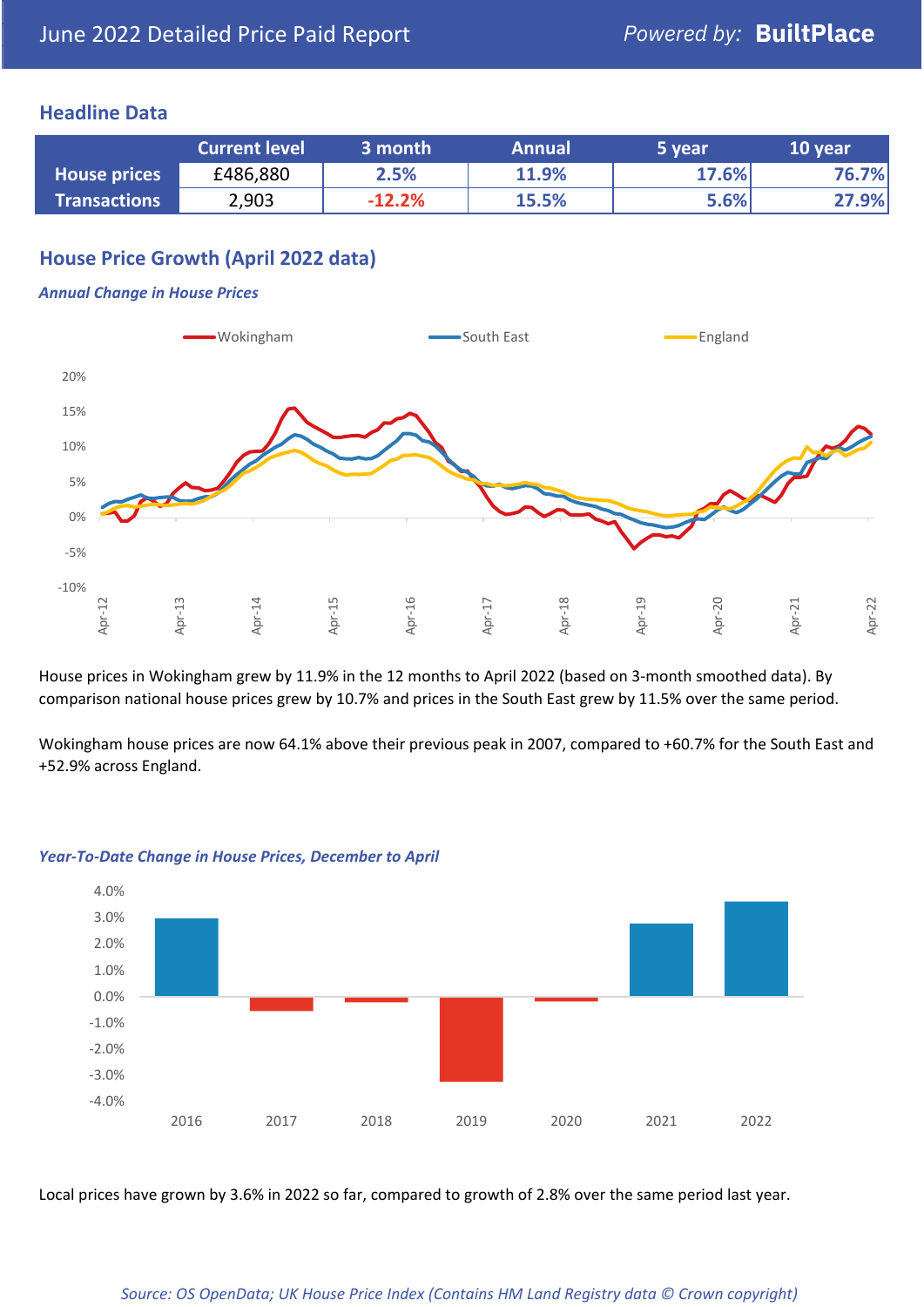## **House Price Map**

*12 months to April 2022*



*Each point is one postcode, coloured by the average value relative to all sales in this local authority (price bands are LA-specific quintiles).*

## **Map Key**

| Min      | <b>Max</b> |                            |
|----------|------------|----------------------------|
| Up to    | £312,000   | 1st quintile / lowest 20%  |
| £312,000 | £400,000   | 2nd quintile               |
| £400,000 | £486,000   | 3rd quintile               |
| £486,000 | £626,000   | 4th quintile               |
| £626,000 | and over   | 5th quintile / highest 20% |

*Source: OS OpenData; UK House Price Index (Contains HM Land Registry data © Crown copyright)*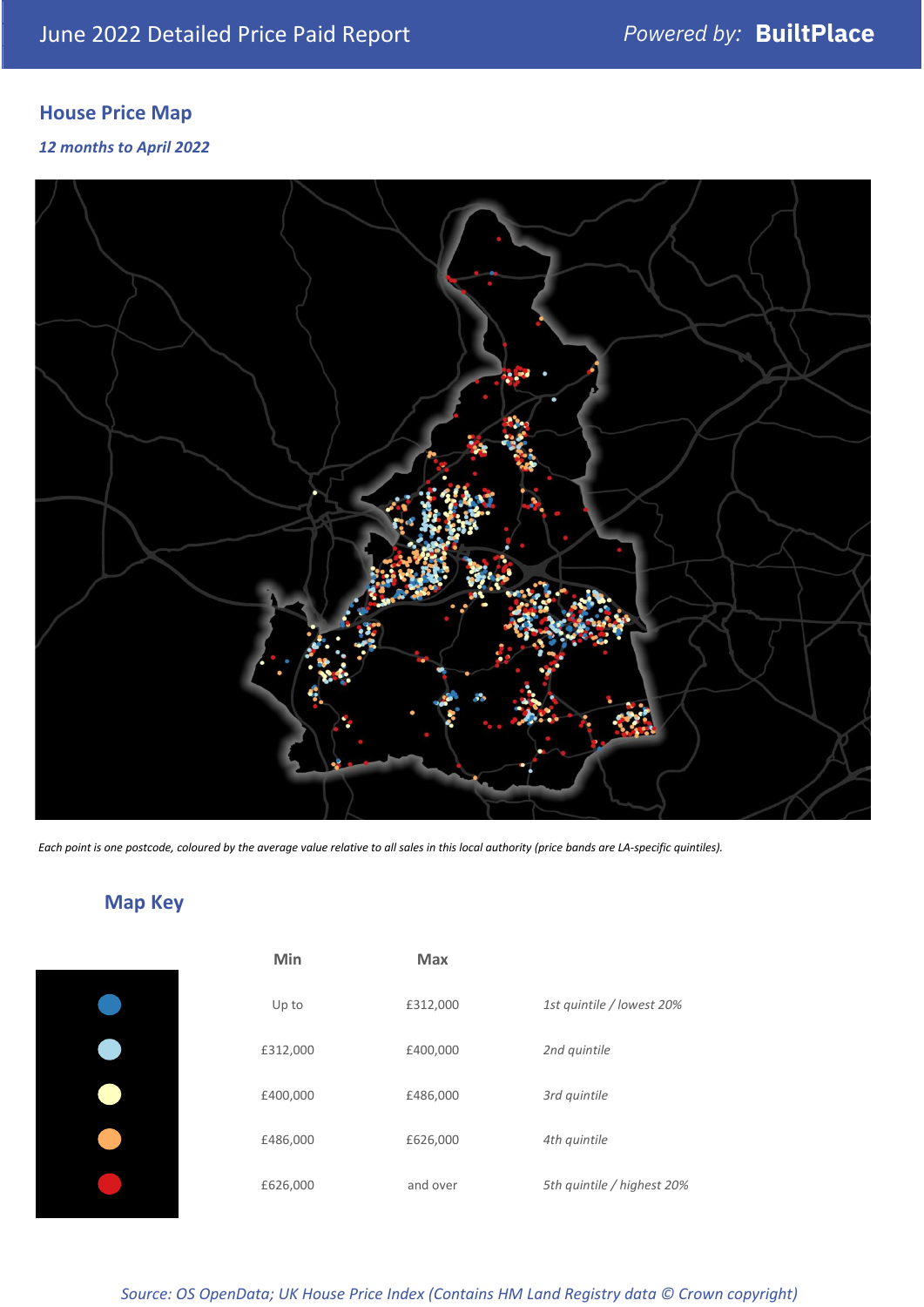## **Average House Price by Property Type**

#### *12 months to April 2022*



|                 | <b>New</b> | <b>Second hand</b> |  |  |
|-----------------|------------|--------------------|--|--|
| <b>Flat</b>     | £285,629   | £250,733           |  |  |
| <b>Terraced</b> | £411,612   | £363,873           |  |  |
| Semi-detached   | £440,165   | £455,210           |  |  |
| <b>Detached</b> | £564,761   | £703,274           |  |  |

## **House Price Distribution by Year**

*All properties, by price band and calendar year (2020 = year to date)*

|                    | 1997 | 2002 | 2007 | 2012 | 2017 | 2019 | 2020 |
|--------------------|------|------|------|------|------|------|------|
| <b>Under £100k</b> | 49%  | 3%   | 0%   | 1%   | 0%   | 0%   | 0%   |
| £100-200k          | 42%  | 49%  | 15%  | 17%  | 3%   | 3%   | 2%   |
| E200-300k          | 7%   | 32%  | 42%  | 41%  | 16%  | 13%  | 17%  |
| £300-400k          | 1%   | 10%  | 22%  | 21%  | 26%  | 23%  | 17%  |
| £400-500k          | 0%   | 4%   | 11%  | 10%  | 25%  | 24%  | 22%  |
| <b>£500k-1m</b>    | 0%   | 3%   | 8%   | 9%   | 28%  | 33%  | 37%  |
| £1-2m              | 0%   | 0%   | 1%   | 1%   | 2%   | 3%   | 3%   |
| <b>Over £2m</b>    | 0%   | 0%   | 0%   | 0%   | 0%   | 0%   | 1%   |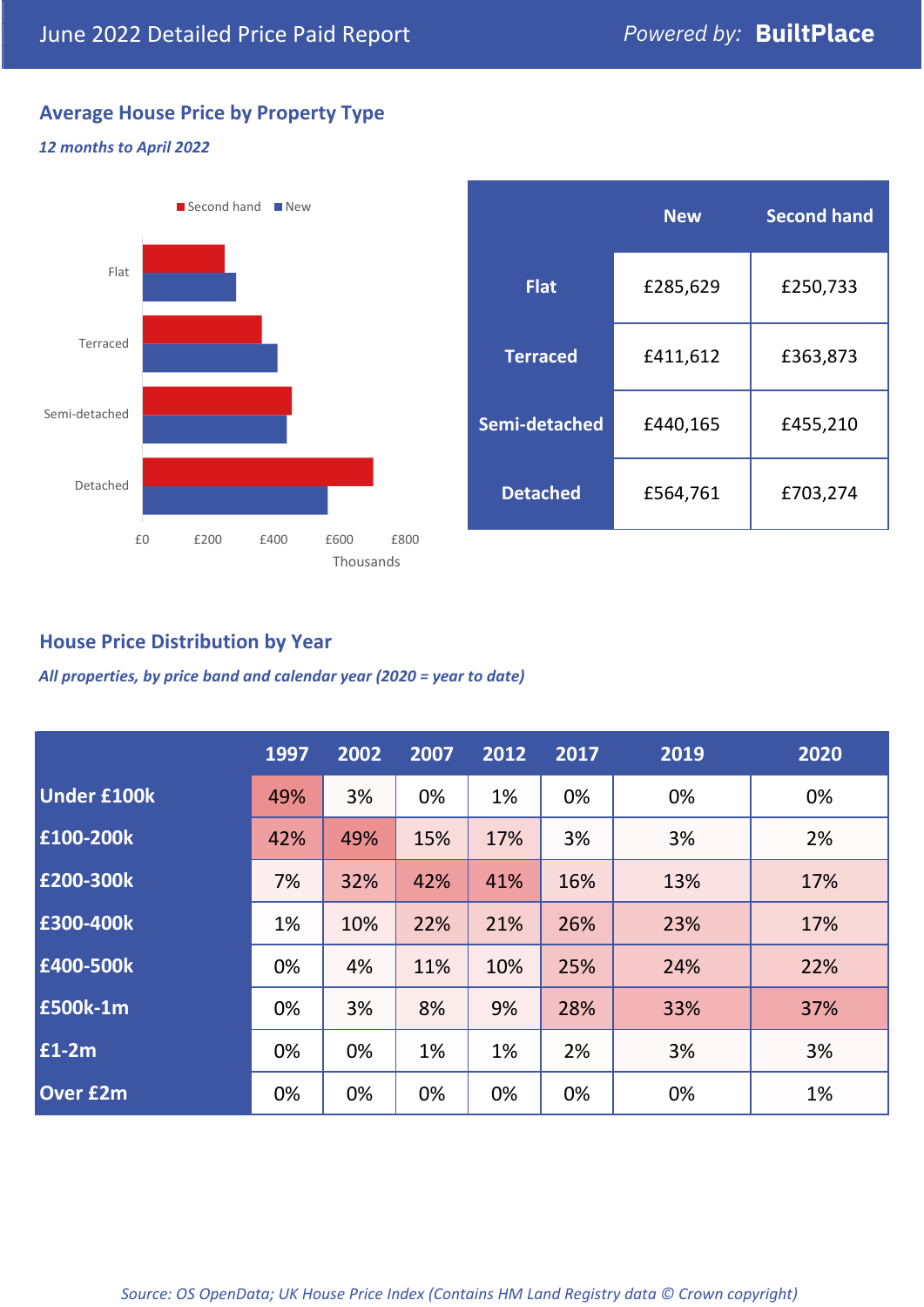## **Transactions (February 2022 data)**

*Annual Transactions, Indexed (2001-05 average = 100)*



There were 2,903 transactions in Wokingham during the 12 months to February 2022. This is 80% of the average from 2001-05 and suggests activity is below pre-downturn levels.

Transactions in Wokingham have fallen by 8.2% since 2014, compared to changes of -9.9% for South East and -7.7% for England.



#### *Cash and New Build Sales as % of Total, by Year*

*Note: The data on this page EXCLUDES transactions identified as transfers under a power of sale/repossessions, buy-to-lets (where they can be identified by a mortgage), and transfers to non-private individuals - i.e. it comprises only Land Registry 'A' data.*